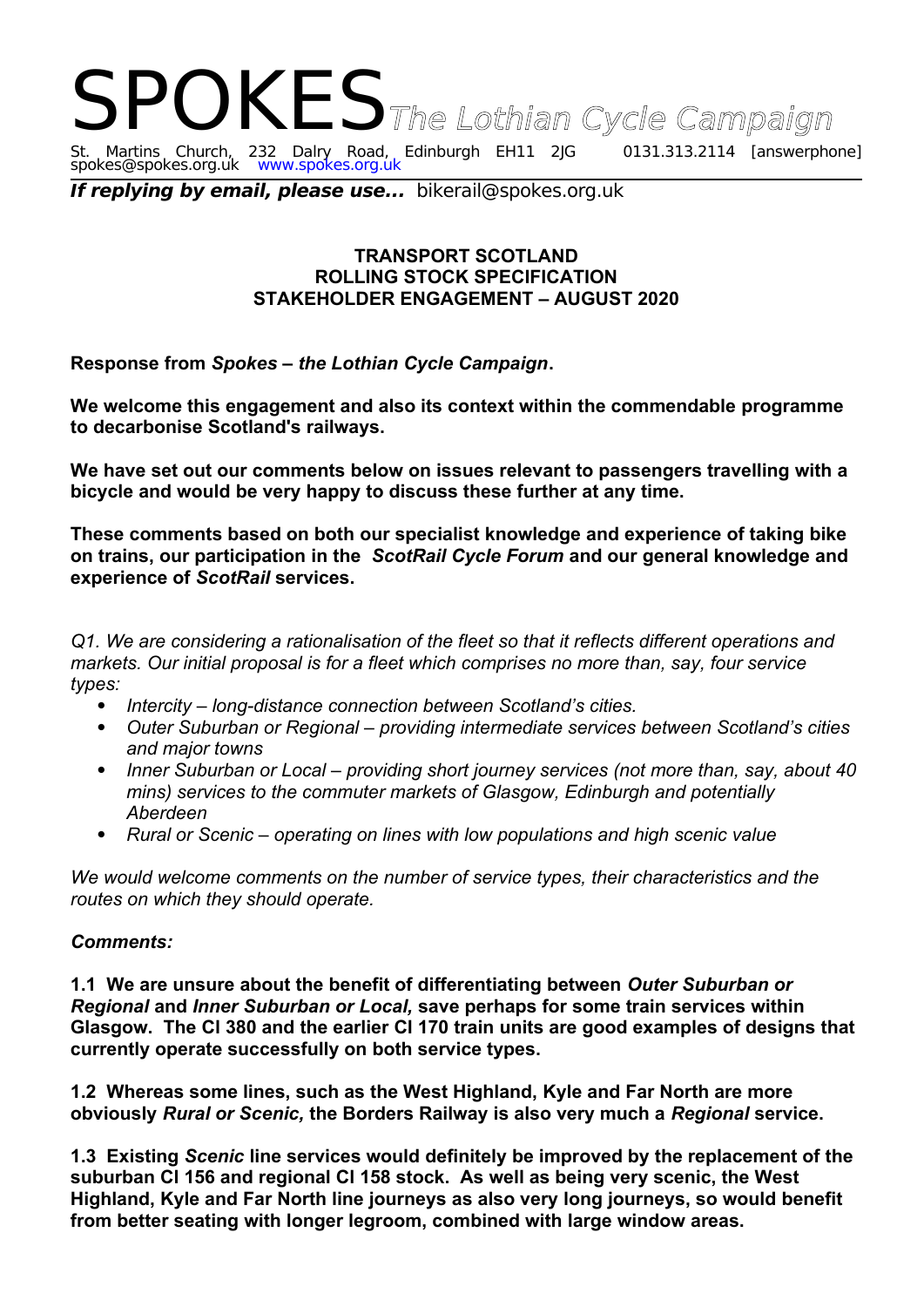**1.4 We comment in Q.8 about the differing type of bike-on-trains journeys.**

## **1.5 We note with approval that recently introduced train types have more carriages as standard that their predecessors and encourage the continuation of this.**

*Q2. Passenger growth is likely to be addressed by utilising longer trains rather than increased services. Infrastructure may dictate the length of train able to fully platform at a particular station therefore the use of Automatic Selective Door (ASDO), as used in Ayrshire and Inverclyde, may be an option.* 

*We welcome views on the merits or otherwise of ASDO.* 

## *Comments:*

**2.1 Clearly train designs should aim to ensure that designated cycle space is likely to be on the platform. To achieve this these would be best located centrally within the unit, rather than at the end.**

*Q3. On trains we have tended to have end-doors on trains serving longer distance journeys and doors at 1/3 and 2/3 of the carriage for broadly other services reflecting the need for a higher frequency of stops and to facilitate shorter dwell times.* 

*We welcome comments on the positioning of doors for the service types that you have identified.* 

## *Comments:*

**3.1 Generally, it's faster and easier to load a bicycle onto 1/3 2/3 layouts, but, significantly, that is less to do with door width than vestibule layout. For instance in the current refurbished Cl 158 units where a second cycle-zone has been introduced in the other carriage, the pinch point is at the narrow sliding door to the saloon area from the vestibule, not at the external door. This constraint could easily be designed out of new stock.**

*Q4. Some trains have gangways at the cab ends to facilitate passenger distribution and to increase the flexibility of the train movement.*

*We welcome views on the merits or otherwise of gangways on different service types.* 

## *Comments:*

**4.1 We think that it is attractive to have full access throughout trains, so that all passengers, train staff and catering services can have access to all parts of the train at all times.** 

**4.2 We also see a lot of merit in carriage designs where there is clear visibility along the train interior.**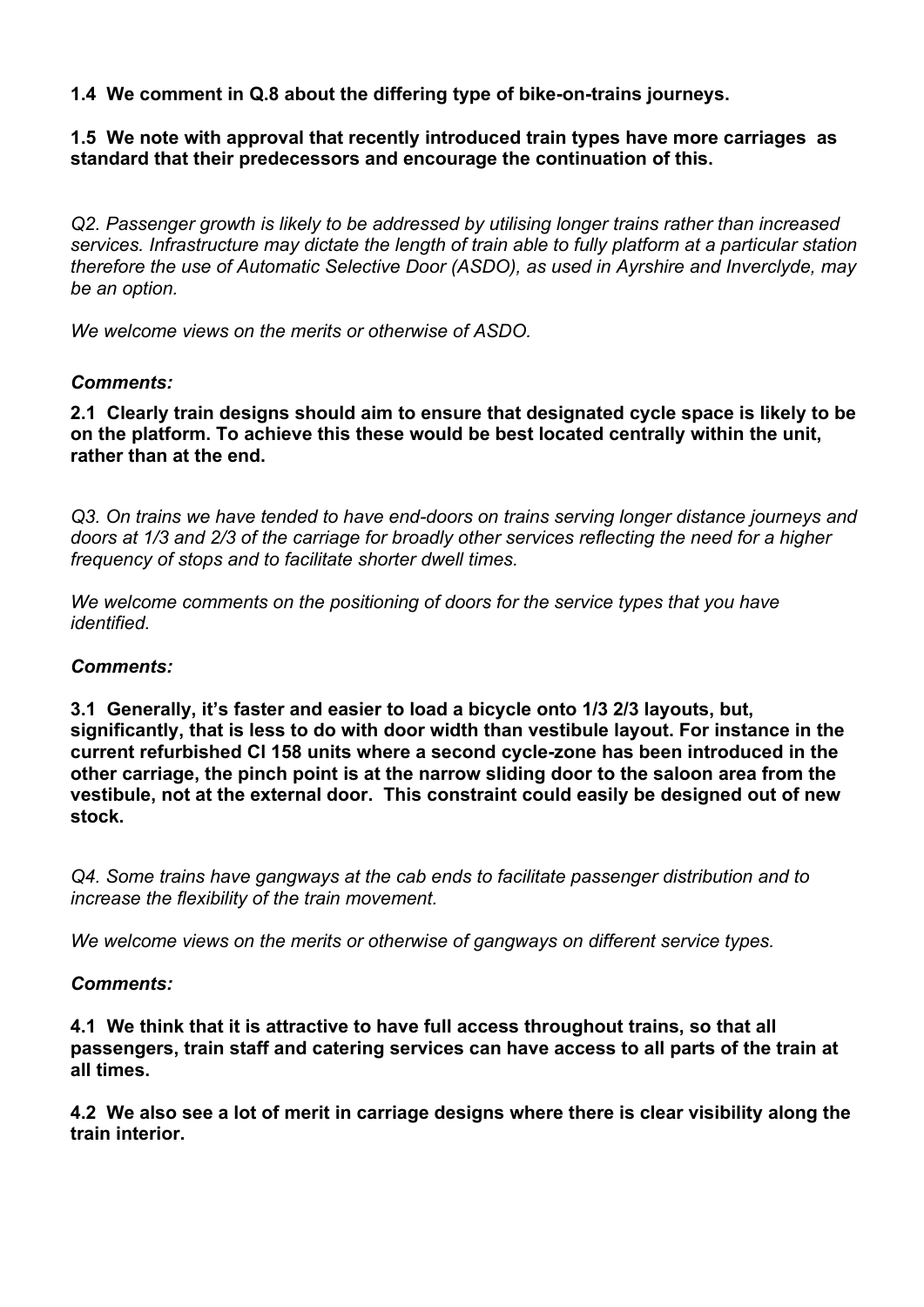*Q5. Currently we operate trains where the seating is presented in bays (i.e. seats facing each other) and in airline mode (seats facing in one direction). In most carriages standard seating is arranged in 2+2 configuration, in others it is 2+3. In some carriages with a business/First class offer seating is 2+1. On some trains we have fixed tables (full or half size) in bay seating areas whereas for airline configurations we have flip-down tables affixed to the back of the seat in front.*

*We welcome comments on the relative proportion of bay and airline seating on different service types, the proportion of seats in 2+1,2+2 or 2+3 configuration, the number of spaces for disabled travellers, the type and size of tables and the provision for standing passengers.*

# *Comments:*

**5.1 We favour continuing a mix of bays of 2+2 at a table and airline style.**

**5.2 Our comments made in Q.8 about flexible-use space are also relevant here.**

*Q6. Toilets are an important provision on board our trains.*

*We welcome comments of the provision and number of toilets (including Accessible Toilets) per different service type.*

## *Comments:*

## **6.1 No specific comments.**

*Q7. The safe storage of luggage is a significant issue for travellers and the effective operation of services.*

*We would welcome comment on the provision of overhead racks and luggage storage areas (including size and location) within each service type.*

## *Comments:*

**7.1 The extent to which luggage is frequently stored in cycle-zones and at wheelchair spaces, suggest that there is insufficient luggage space and perhaps that some passengers prefer to store it as close to the door as possible, rather than manoeuvring it along the aisle to a centrally located rack.**

**7.2 Our comments about flexible-use space in Q.8 are also relevant here, most particularly about items such as push-chairs.**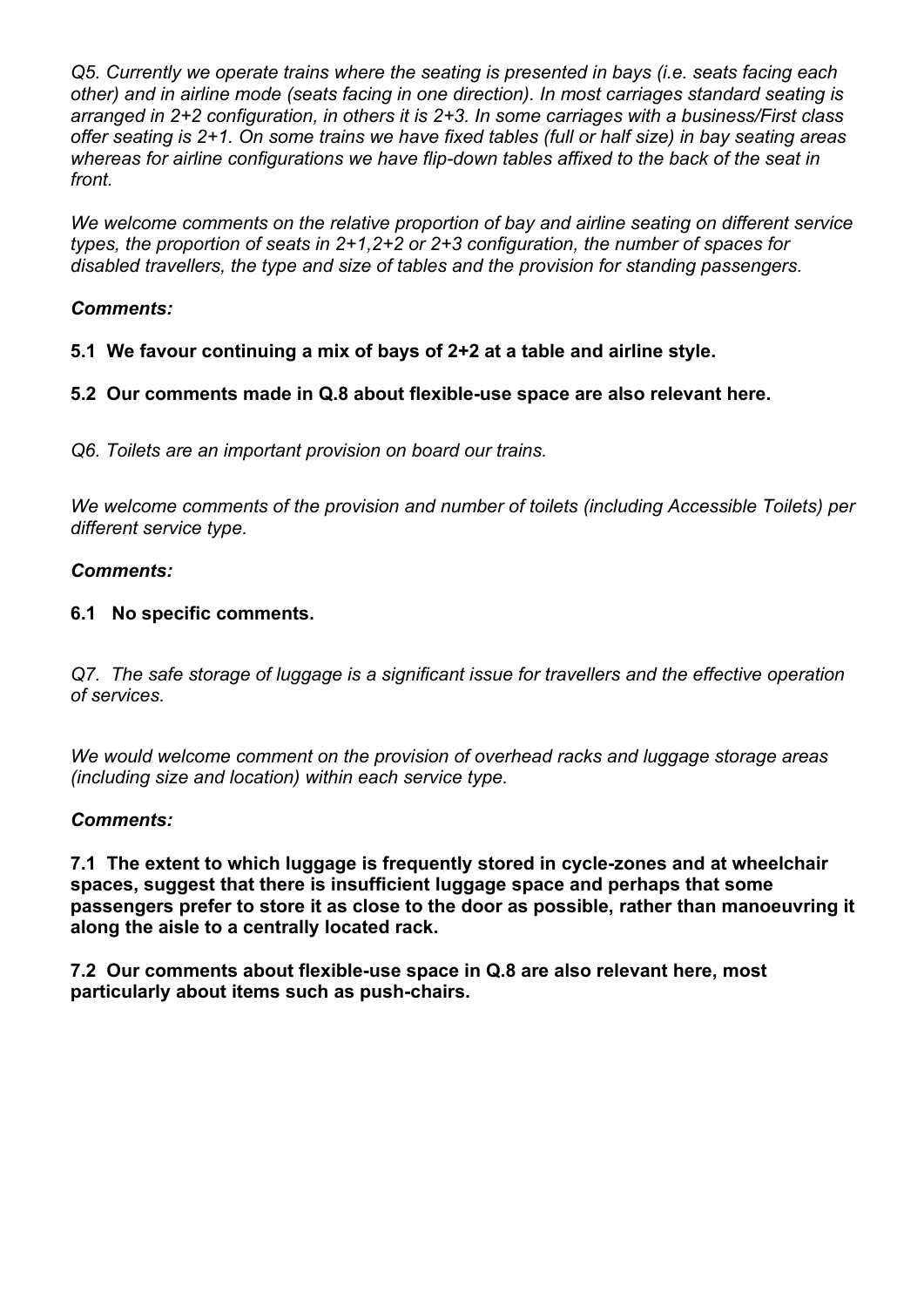*Q8. The carriage of bicycles is a significant issue for some travellers.*

*We would welcome comments on the carriage and location and number of cycle spaces (or dedicated carriages if appropriate) within each service type. And any operational observations that you may have.*

# *Comments:*

**8.1 This is an important area where we would welcome detailed discussion. Our view is that this should be delivered by a mixture of dedicated cycle spaces, at a rate of at least two spaces per carriage, plus the introduction of significant "flexible-use" space.** 

**8.2 This is consistent with the existing "Sprinter" provision per carriage but delivers extra capacity because train units are now longer. Until the 1980s most trains in Scotland had the capacity to convey about 20 bikes, in a "guards van". Although popular and well used, this capacity was lost with the introduction of 2-car "Sprinter" units, when 2 to 6 cycle spaces per train unit became the norm.** 

**8.3 Whilst recognising the competing demands for space on** *ScotRail* **trains, we consider that overall better use could be made of the space available, addressing the different peak and off-peak demands, by increasing the use of "flexible-use" space. This is a consistent theme by Spokes and is more than a cyclists' special-pleading issue. Our worksheet on this subject is [here.](http://www.spokes.org.uk/wp-content/uploads/2015/10/1511-04-Flexible-Space-v2-Ewan.pdf) (Although this dates from 2015, but the principles are just as relevant today).** 

**8.4 Not all cyclists journeys are of the same type. These journeys roughly match your proposed fleet categories as follows:**

• **'Tourists" on long-distance** *Intercity* **trains and on** *Rural or Scenic* **trains. Cycle tourism is a very important contributor to the Scottish economy and we consider that this is likely to increase significantly post Covid. Sustrans estimated that in 2015, the indicative value of leisure cycling and cycle tourism on the National Cycle Network in Scotland was £345 million, with £116 million of this coming from tourists and £229 million from home-based visitors.** 

**The importance of cycle-tourism has already been acknowledged by the decision to create the Cl 153 cycle trains.**

- **"Leisure" cyclists on off-peak** *Outer Suburban or Regional* **trains This category contributes to** *Active Nation* **objectives, whilst at the same time bringing valuable extra ticket revenue to otherwise lightly loaded services.**
- **"Utility/commuter" cyclists on** *Inner Suburban or Local* **trains who wish to take their bike on the train with them Being able to take a bike on these trains is often a vital part of some travellers journey to work and to be in employment, where that is difficult to get to and from entirely by public transport. These are diverse short journeys, spread across the 24-hour working day.**

**8.5 There are potentially some bike security issues that may need addressed in the future, but currently we are unaware of any concerns currently about bikes being stolen**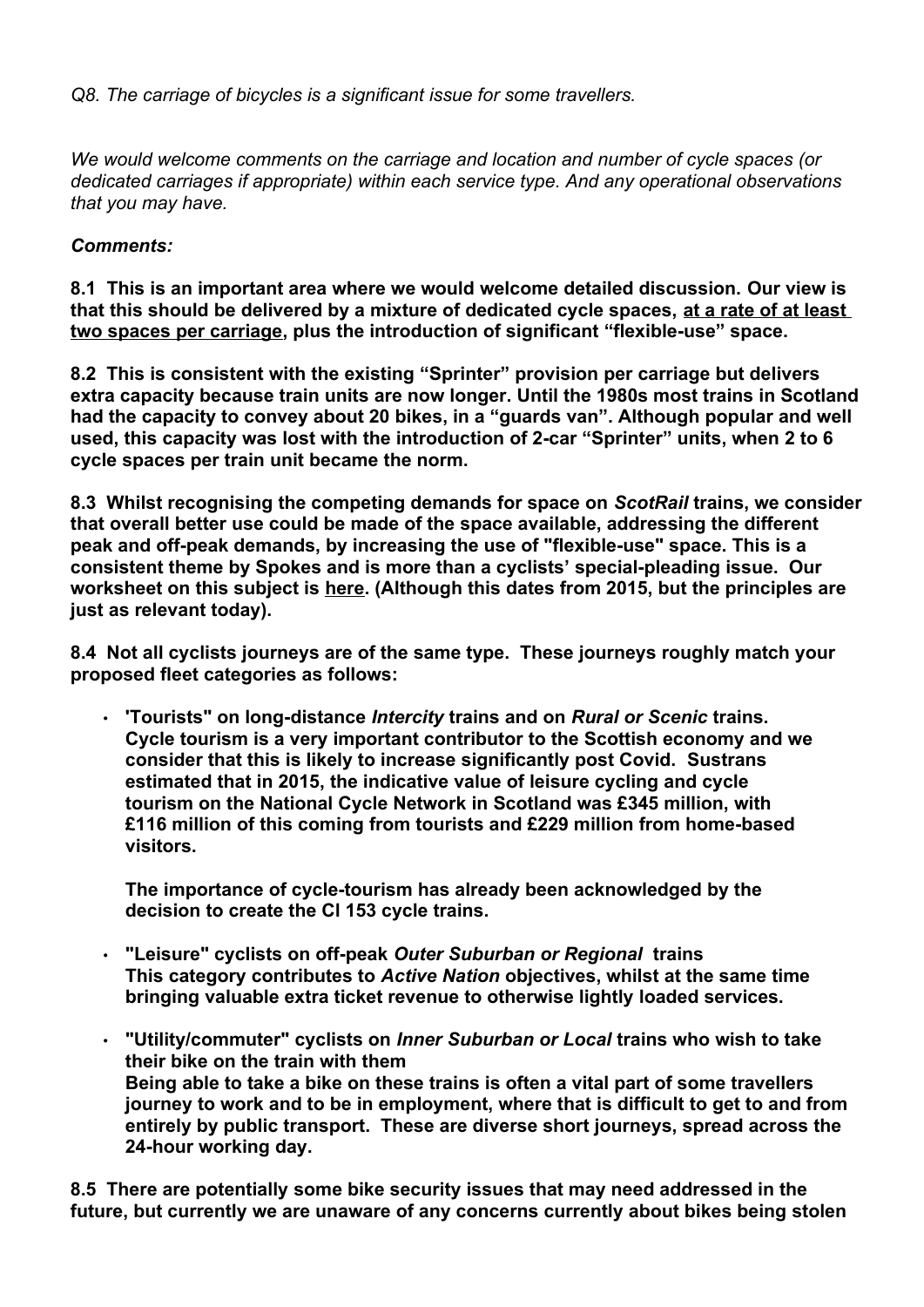**from trains. There are detailed cycle-zone design issues, such as about bike tethering and visibility from the platform that we will be happy to discuss further.**

**8.6 We are aware that there are some operational concerns that loading and unloading cycles can threaten tight dwell times. Overall, we feel that delay attribution to cycles load/unloading is more anecdotal than real. We have done some tests with the** *ScotRail*  **Cycling Manager on this which we are happy to discuss further. What is clear, however, is that larger cycle-zone logos are always helpful.** 

*Q9. On many of our services catering is available.*

*We welcome comments on the appropriateness and provision of catering (buffet, trolley-service, vending machine) on each service type.*

#### *Comments:*

**9.1 We would welcome the continuation of catering services as these are much used by cyclists, especially as it is easier to buy a hot drink once on a train, than to have to carry it on whilst pushing a bicycle.**

*Q10. The floor furnishings on our current trains are either hard-wearing carpet or linoleum (cushion-flooring).*

*We welcome comments on the type of floor covering for each service type.*

#### *Comments:*

## **10.1 We would welcome the continued use of large floor logos on recently introduced stock to indicate cycle storage area.**

*Q11. It is important that we make travel accessible to all.*

*We welcome comments on particular or additional facilities on each service type that ought to be provided to ensure that our trains are accessible to all.*

#### **Comments:**

**11.1 There are serious equalities issues arising where cycle carriage facilities are of the hanging type. This style is also proving to be problematic across several new train types across the UK.**

**11.2 Whilst we are primarily concerned with cycle carriage issues, this has highlighted to us that there is a wider issue of equality of access generally. In our assessment there are many passenger, commercial and operational benefits in providing flexible-use space on trails. Our fact-sheet, [Please Lets Make Our Trains More Family Friendly!](http://www.spokes.org.uk/wp-content/uploads/2015/10/1511-04-Flexible-Space-v2-Ewan.pdf) dates from 2015, but the principles are just as relevant today.**